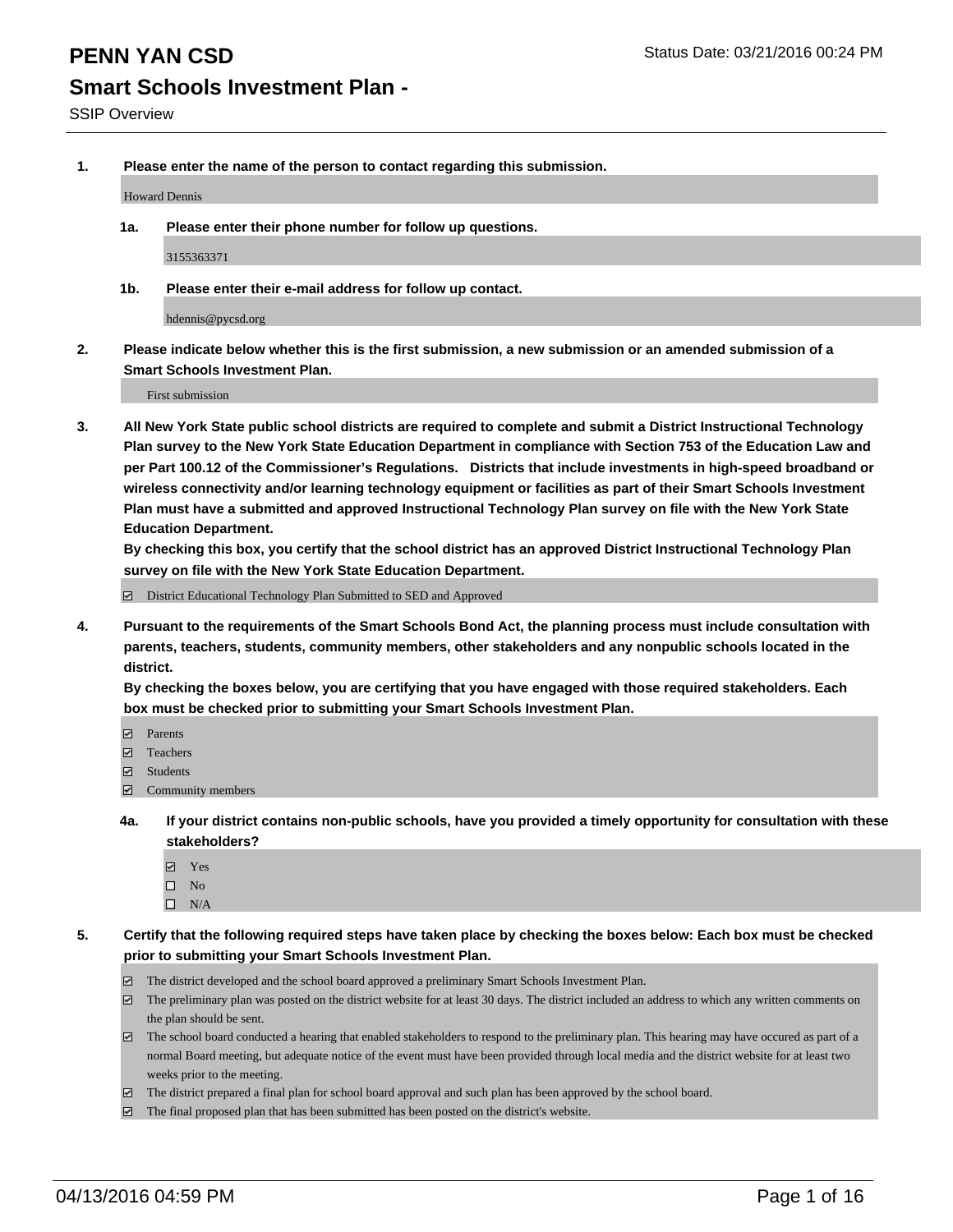SSIP Overview

**5a. Please upload the proposed Smart Schools Investment Plan (SSIP) that was posted on the district's website. Note that this should be different than your recently submitted Educational Technology Survey. The Final SSIP, as approved by the School Board, should also be posted on the website and remain there during the course of the projects contained therein.**

Investment Plan BOE Approved Initial Draft 10-5-15.pdf Investment Plan BOE Approved Final Draft 12-9-15.pdf Faxed LOI Workbook.pdf

**6. Please enter an estimate of the total number of students and staff that will benefit from this Smart Schools Investment Plan based on the cumulative projects submitted to date.**

1,950

**7. An LEA/School District may partner with one or more other LEA/School Districts to form a consortium to pool Smart Schools Bond Act funds for a project that meets all other Smart School Bond Act requirements. Each school district participating in the consortium will need to file an approved Smart Schools Investment Plan for the project and submit a signed Memorandum of Understanding that sets forth the details of the consortium including the roles of each respective district.**

 $\Box$  The district plans to participate in a consortium to partner with other school district(s) to implement a Smart Schools project.

**8. Please enter the name and 6-digit SED Code for each LEA/School District participating in the Consortium.**

| <b>Partner LEA/District</b> | <b>ISED BEDS Code</b> |
|-----------------------------|-----------------------|
| (No Response)               | (No Response)         |

**9. Please upload a signed Memorandum of Understanding with all of the participating Consortium partners.**

(No Response)

**10. Your district's Smart Schools Bond Act Allocation is:**

\$1,275,268

**11. Enter the budget sub-allocations by category that you are submitting for approval at this time. If you are not budgeting SSBA funds for a category, please enter 0 (zero.) If the value entered is \$0, you will not be required to complete that survey question.**

|                                       | Sub-<br>Allocations |
|---------------------------------------|---------------------|
| School Connectivity                   | U                   |
| Connectivity Projects for Communities |                     |
| <b>Classroom Technology</b>           | 351,456             |
| Pre-Kindergarten Classrooms           | 0                   |
| Replace Transportable Classrooms      | U                   |
| High-Tech Security Features           |                     |
| Totals:                               | 351,456.00          |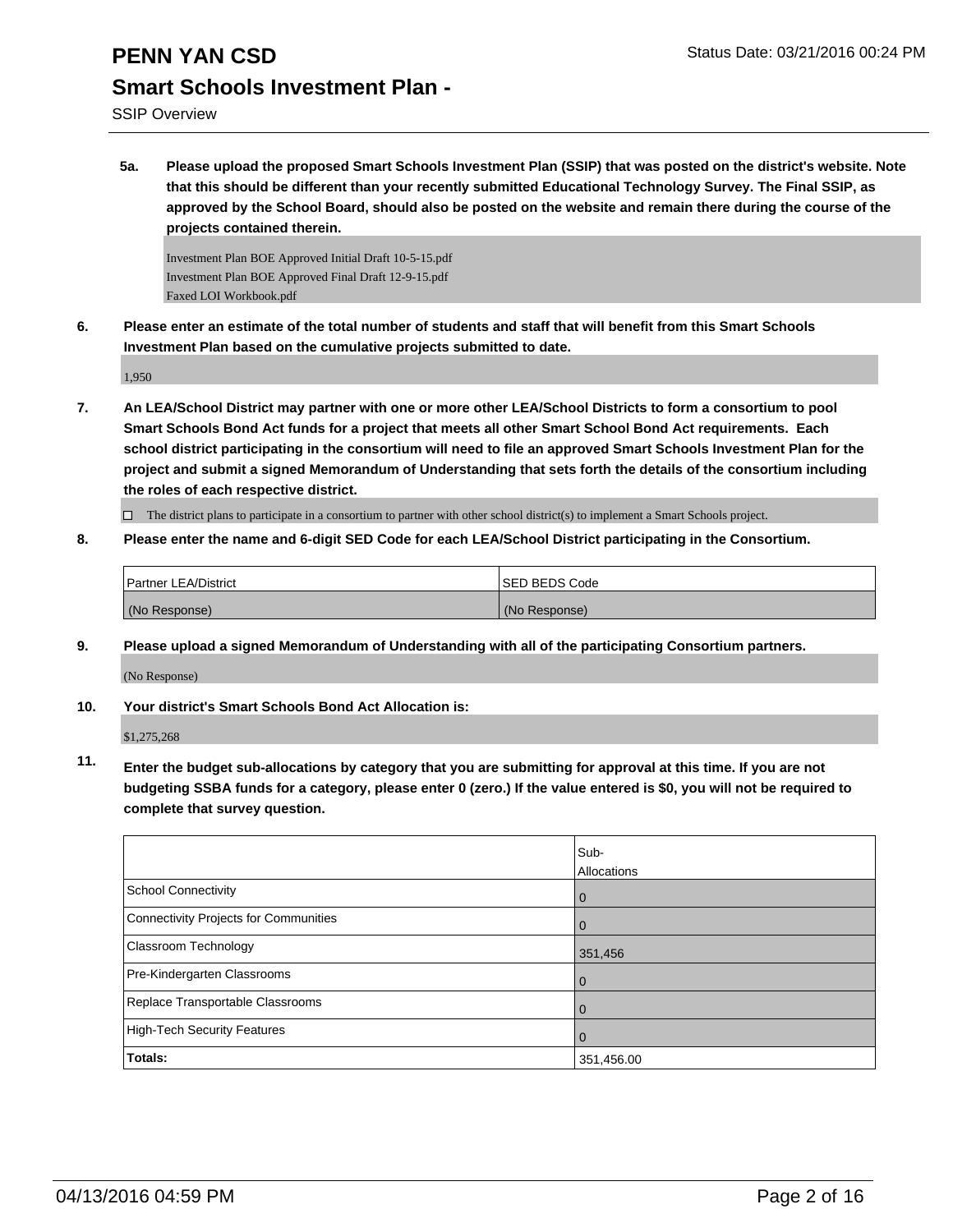School Connectivity

- **1. In order for students and faculty to receive the maximum benefit from the technology made available under the Smart Schools Bond Act, their school buildings must possess sufficient connectivity infrastructure to ensure that devices can be used during the school day. Smart Schools Investment Plans must demonstrate that:**
	- **sufficient infrastructure that meets the Federal Communications Commission's 100 Mbps per 1,000 students standard currently exists in the buildings where new devices will be deployed, or**
	- **is a planned use of a portion of Smart Schools Bond Act funds, or**
	- **is under development through another funding source.**

**Smart Schools Bond Act funds used for technology infrastructure or classroom technology investments must increase the number of school buildings that meet or exceed the minimum speed standard of 100 Mbps per 1,000 students and staff within 12 months. This standard may be met on either a contracted 24/7 firm service or a "burstable" capability. If the standard is met under the burstable criteria, it must be:**

**1. Specifically codified in a service contract with a provider, and**

**2. Guaranteed to be available to all students and devices as needed, particularly during periods of high demand, such as computer-based testing (CBT) periods.**

**Please describe how your district already meets or is planning to meet this standard within 12 months of plan submission.**

(No Response)

- **1a. If a district believes that it will be impossible to meet this standard within 12 months, it may apply for a waiver of this requirement, as described on the Smart Schools website. The waiver must be filed and approved by SED prior to submitting this survey.**
	- □ By checking this box, you are certifying that the school district has an approved waiver of this requirement on file with the New York State Education Department.
- **2. Connectivity Speed Calculator (Required)**

|                         | Number of<br><b>Students</b> | Multiply by<br>100 Kbps | Divide by 1000<br>to Convert to<br>Required<br>Speed in Mb | <b>Current Speed</b><br>in Mb | Expected<br>Speed to be<br>Attained Within<br>12 Months | <b>Expected Date</b><br>When<br>Required<br>Speed<br>Will be<br>Met |
|-------------------------|------------------------------|-------------------------|------------------------------------------------------------|-------------------------------|---------------------------------------------------------|---------------------------------------------------------------------|
| <b>Calculated Speed</b> | (No<br>Response)             | (No Response)           | (No<br>Response)                                           | (No<br>Response)              | (No<br>Response)                                        | (No<br>Response)                                                    |
| Totals:                 |                              |                         |                                                            |                               |                                                         |                                                                     |

**3. Briefly describe how you intend to use Smart Schools Bond Act funds for high-speed broadband and/or wireless connectivity projects in school buildings.**

(No Response)

**4. Briefly describe the linkage between the district's District Instructional Technology Plan and the proposed projects. (There should be a link between your response to this question and your response to Question 1 in Part E. Curriculum and Instruction "What are the district's plans to use digital connectivity and technology to improve teaching and learning?)**

(No Response)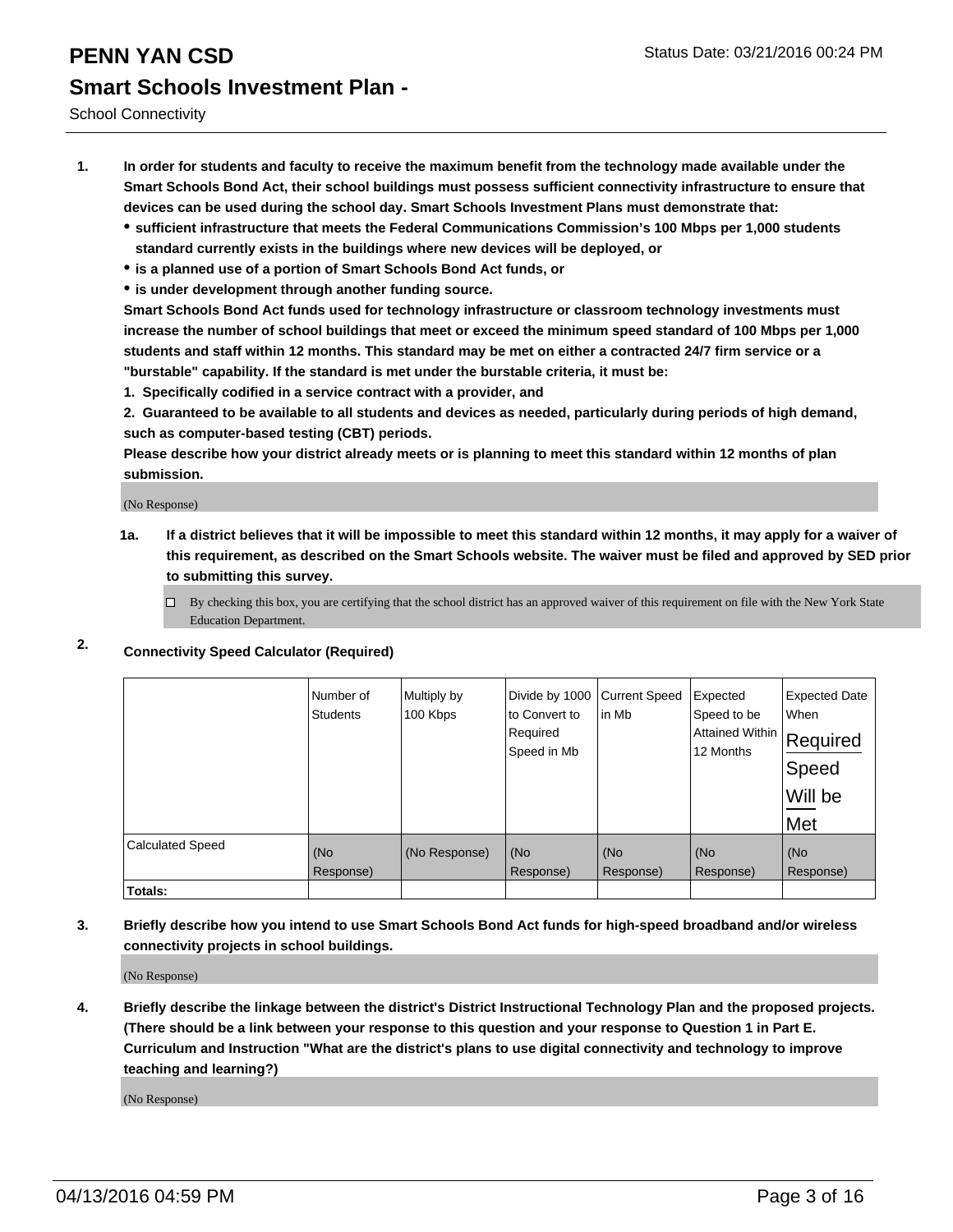School Connectivity

**5. If the district wishes to have students and staff access the Internet from wireless devices within the school building, or in close proximity to it, it must first ensure that it has a robust Wi-Fi network in place that has sufficient bandwidth to meet user demand.**

**Please describe how you have quantified this demand and how you plan to meet this demand.**

(No Response)

**6. As indicated on Page 5 of the guidance, the Office of Facilities Planning will have to conduct a preliminary review of all capital projects, including connectivity projects.**

| <b>Project Number</b> |  |
|-----------------------|--|
| (No Response)         |  |

**7. Certain high-tech security and connectivity infrastructure projects may be eligible for an expedited review process as determined by the Office of Facilities Planning.**

**Was your project deemed eligible for streamlined review?**

(No Response)

**8. Include the name and license number of the architect or engineer of record.**

| Name          | License Number |
|---------------|----------------|
| (No Response) | (No Response)  |

**9. If you are submitting an allocation for School Connectivity complete this table. Note that the calculated Total at the bottom of the table must equal the Total allocation for this category that you entered in the SSIP Overview overall budget.** 

|                                            | Sub-          |
|--------------------------------------------|---------------|
|                                            | Allocation    |
| Network/Access Costs                       | (No Response) |
| <b>Outside Plant Costs</b>                 | (No Response) |
| School Internal Connections and Components | (No Response) |
| <b>Professional Services</b>               | (No Response) |
| Testing                                    | (No Response) |
| <b>Other Upfront Costs</b>                 | (No Response) |
| <b>Other Costs</b>                         | (No Response) |
| Totals:                                    |               |

| Select the allowable expenditure | Item to be purchased | Quantity      | Cost per Item | <b>Total Cost</b> |
|----------------------------------|----------------------|---------------|---------------|-------------------|
| type.                            |                      |               |               |                   |
| Repeat to add another item under |                      |               |               |                   |
| each type.                       |                      |               |               |                   |
| (No Response)                    | (No Response)        | (No Response) | (No Response) | (No Response)     |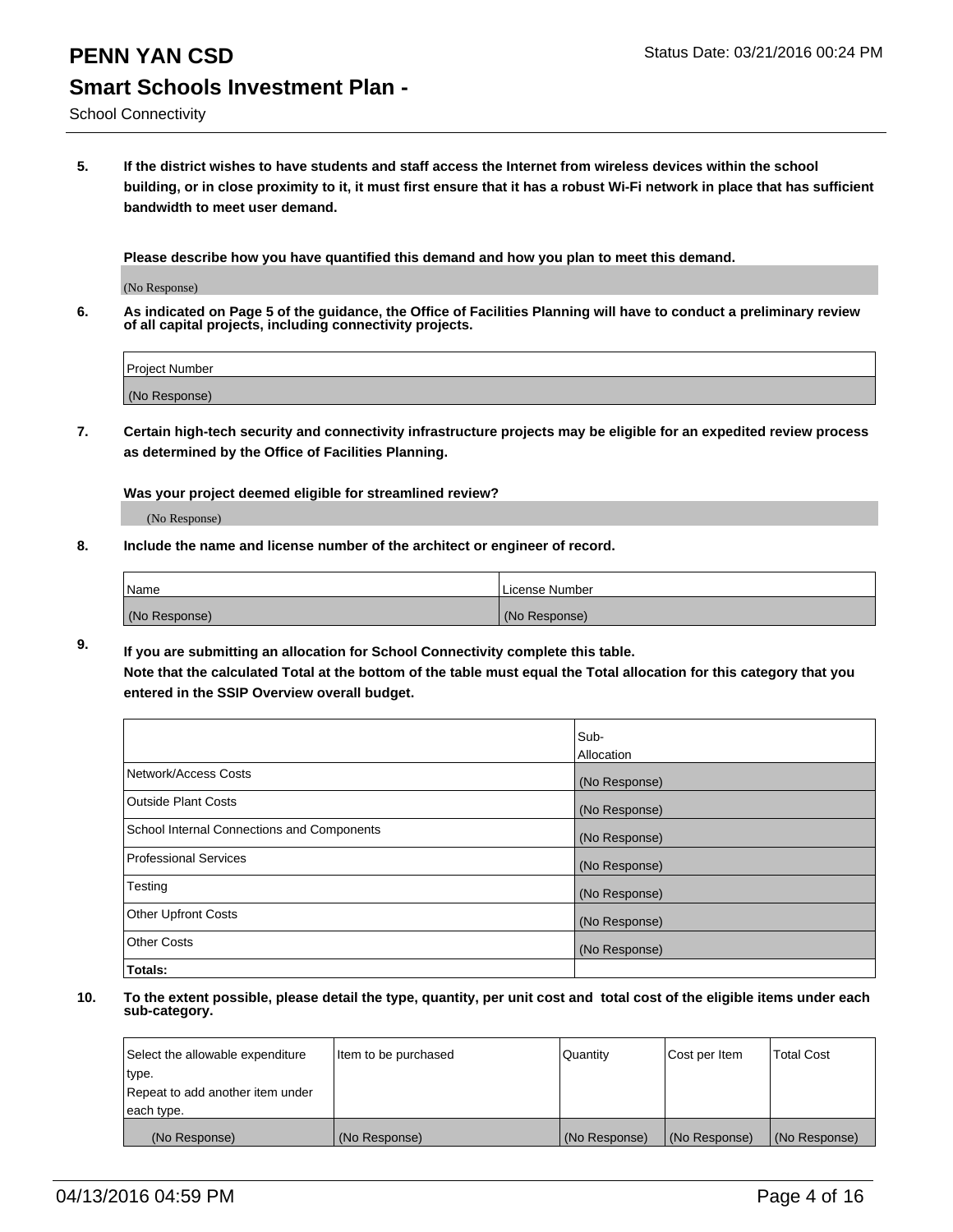Community Connectivity (Broadband and Wireless)

**1. Briefly describe how you intend to use Smart Schools Bond Act funds for high-speed broadband and/or wireless connectivity projects in the community.**

(No Response)

**2. Please describe how the proposed project(s) will promote student achievement and increase student and/or staff access to the Internet in a manner that enhances student learning and/or instruction outside of the school day and/or school building.**

(No Response)

**3. Community connectivity projects must comply with all the necessary local building codes and regulations (building and related permits are not required prior to plan submission).**

 $\Box$  I certify that we will comply with all the necessary local building codes and regulations.

**4. Please describe the physical location of the proposed investment.**

(No Response)

**5. Please provide the initial list of partners participating in the Community Connectivity Broadband Project, along with their Federal Tax Identification (Employer Identification) number.**

| <b>Project Partners</b> | I Federal ID # |
|-------------------------|----------------|
| (No Response)           | (No Response)  |

**6. If you are submitting an allocation for Community Connectivity, complete this table.**

**Note that the calculated Total at the bottom of the table must equal the Total allocation for this category that you entered in the SSIP Overview overall budget.**

|                                    | Sub-Allocation |
|------------------------------------|----------------|
| Network/Access Costs               | (No Response)  |
| Outside Plant Costs                | (No Response)  |
| <b>Tower Costs</b>                 | (No Response)  |
| <b>Customer Premises Equipment</b> | (No Response)  |
| Professional Services              | (No Response)  |
| Testing                            | (No Response)  |
| <b>Other Upfront Costs</b>         | (No Response)  |
| Other Costs                        | (No Response)  |
| Totals:                            |                |

| Select the allowable expenditure | Item to be purchased | l Quantitv    | Cost per Item | <b>Total Cost</b> |
|----------------------------------|----------------------|---------------|---------------|-------------------|
| type.                            |                      |               |               |                   |
| Repeat to add another item under |                      |               |               |                   |
| each type.                       |                      |               |               |                   |
| (No Response)                    | (No Response)        | (No Response) | (No Response) | (No Response)     |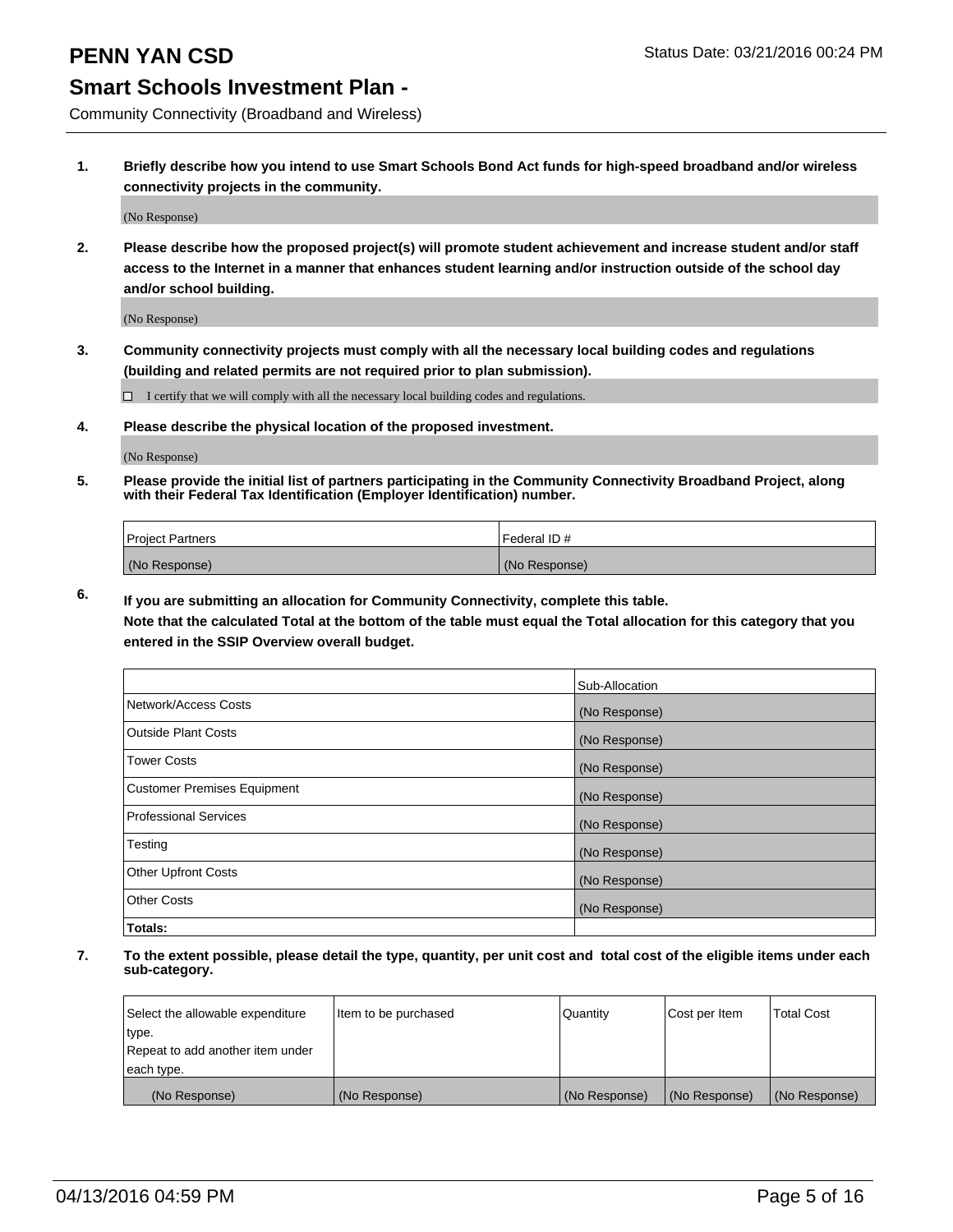#### Classroom Learning Technology

**1. In order for students and faculty to receive the maximum benefit from the technology made available under the Smart Schools Bond Act, their school buildings must possess sufficient connectivity infrastructure to ensure that devices can be used during the school day. Smart Schools Investment Plans must demonstrate that sufficient infrastructure that meets the Federal Communications Commission's 100 Mbps per 1,000 students standard currently exists in the buildings where new devices will be deployed, or is a planned use of a portion of Smart Schools Bond Act funds, or is under development through another funding source.**

**Smart Schools Bond Act funds used for technology infrastructure or classroom technology investments must increase the number of school buildings that meet or exceed the minimum speed standard of 100 Mbps per 1,000 students and staff within 12 months. This standard may be met on either a contracted 24/7 firm service or a "burstable" capability. If the standard is met under the burstable criteria, it must be:**

**1. Specifically codified in a service contract with a provider, and**

**2. Guaranteed to be available to all students and devices as needed, particularly during periods of high demand, such as computer-based testing (CBT) periods.**

**Please describe how your district already meets or is planning to meet this standard within 12 months of plan submission.**

Penn Yan CSD already meets or exceeds the standard minimum of 100 mbps per 1,000 students based on the services we contract through Lakenet. As of 9/1/15 our speed is 200 MB per student. Additionally, due to the network upgrades last summer, access points have been installed in all learning spaces. The district has met the demand by purchasing new switches and installing several new access points in all school buildings.

#### **1a. If a district believes that it will be impossible to meet this standard within 12 months, it may apply for a waiver of this requirement, as described on the Smart Schools website. The waiver must be filed and approved by SED prior to submitting this survey.**

 $\Box$  By checking this box, you are certifying that the school district has an approved waiver of this requirement on file with the New York State Education Department.

|                         | Number of<br><b>Students</b> | Multiply by<br>100 Kbps | Divide by 1000 Current Speed<br>lto Convert to<br>Required<br>Speed in Mb | In Mb | Expected<br>Speed to be<br>Attained Within   Required<br>12 Months | <b>Expected Date</b><br><b>When</b><br>Speed<br>Will be<br>Met |
|-------------------------|------------------------------|-------------------------|---------------------------------------------------------------------------|-------|--------------------------------------------------------------------|----------------------------------------------------------------|
| <b>Calculated Speed</b> | 1,553                        | 155,300                 | 155.3                                                                     | 200   | 200                                                                | <b>Currently Met</b>                                           |
| Totals:                 | 1,553.00                     | 155,300.00              |                                                                           |       |                                                                    |                                                                |

#### **2. Connectivity Speed Calculator (Required)**

**3. If the district wishes to have students and staff access the Internet from wireless devices within the school building, or in close proximity to it, it must first ensure that it has a robust Wi-Fi network in place that has sufficient bandwidth to meet user demand.**

**Please describe how you have quantified this demand and how you plan to meet this demand.**

Penn Yan CSD already meets or exceeds the standard minimum of 100 mbps per 1,000 students based on the services we contract through Lakenet. 200 MB per student. Additionally, due to the network upgrades last summer, access points have been installed in all learning spaces. The district has met the demand by purchasing new switches and installing several new access points in all school buildings.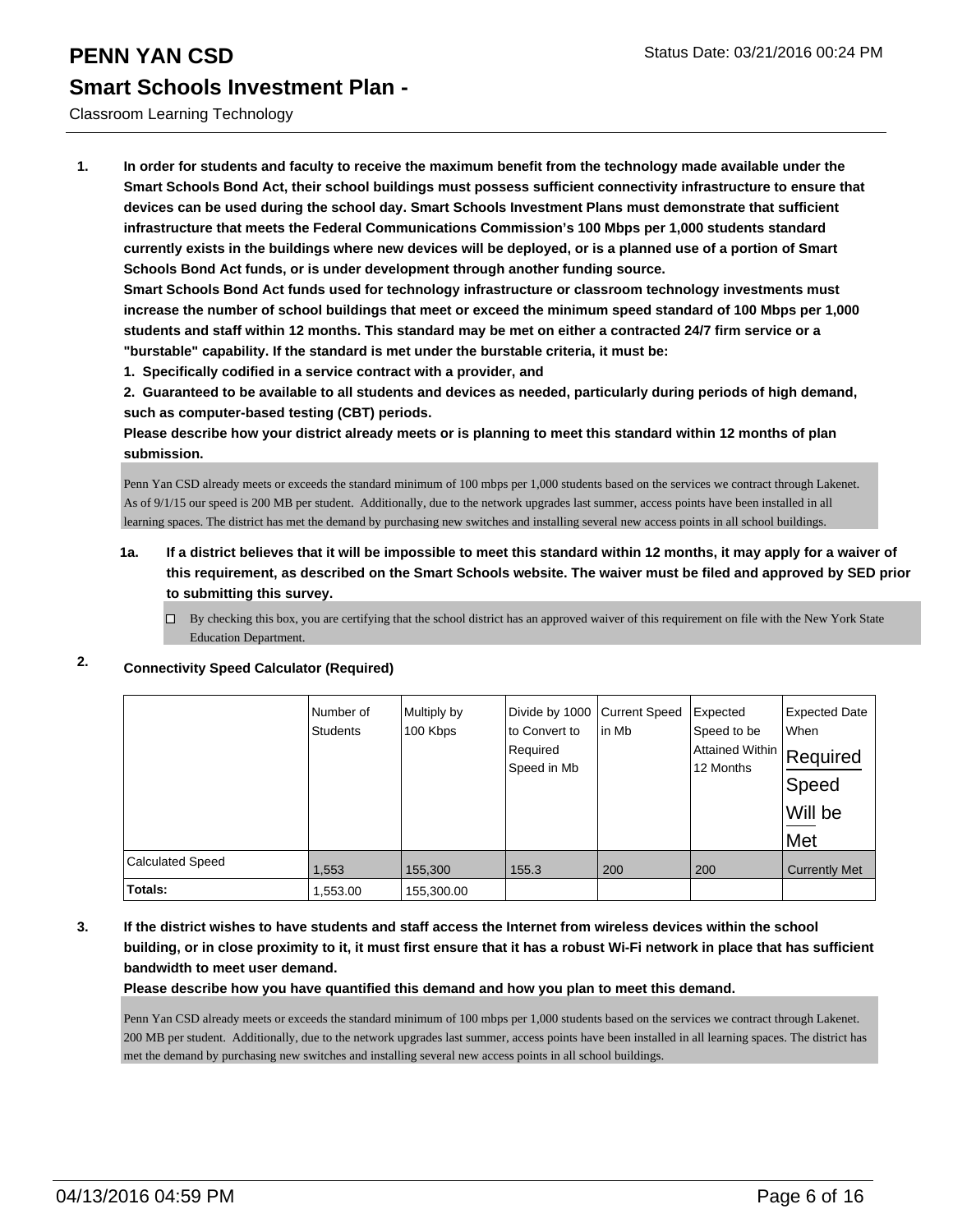#### **PENN YAN CSD Status Date: 03/21/2016 00:24 PM**

#### **Smart Schools Investment Plan -**

Classroom Learning Technology

**4. All New York State public school districts are required to complete and submit an Instructional Technology Plan survey to the New York State Education Department in compliance with Section 753 of the Education Law and per Part 100.12 of the Commissioner's Regulations.**

**Districts that include educational technology purchases as part of their Smart Schools Investment Plan must have a submitted and approved Instructional Technology Plan survey on file with the New York State Education Department.**

- $\boxtimes$  By checking this box, you are certifying that the school district has an approved Instructional Technology Plan survey on file with the New York State Education Department.
- **5. Describe the devices you intend to purchase and their compatibility with existing or planned platforms or systems. Specifically address the adequacy of each facility's electrical, HVAC and other infrastructure necessary to install and support the operation of the planned technology.**

We intend to purchase the following devices: Desktop Computers for instructional spaces Interactive Projectors for instructional spaces Chromebooks for instructional spaces iPads for instructional spaces Macbook Pros for instructional spaces

All devices are compatible with our existing platforms and systems.

- **6. Describe how the proposed technology purchases will:**
	- **> enhance differentiated instruction;**
	- **> expand student learning inside and outside the classroom;**
	- **> benefit students with disabilities and English language learners; and**
	- **> contribute to the reduction of other learning gaps that have been identified within the district.**

**The expectation is that districts will place a priority on addressing the needs of students who struggle to succeed in a rigorous curriculum. Responses in this section should specifically address this concern and align with the district's Instructional Technology Plan (in particular Question 2 of E. Curriculum and Instruction: "Does the district's instructional technology plan address the needs of students with disabilities to ensure equitable access to instruction, materials and assessments?" and Question 3 of the same section: "Does the district's instructional technology plan address the provision of assistive technology specifically for students with disabilities to ensure access to and participation in the general curriculum?"**

Penn Yan Central School District has aspirations that all individuals will be able to effective integrate appropriate technology in our academic programs to accommodate our students diverse learning styles, abilities, and promote equity of learning. Penn Yan Central School District continues to provide each member of our school community with access to advanced technological tools, information resources, and training to become information literate members of the global community. The Technology department works with the Center for Special Education to address the needs of students with disabilities and provide any technology services and/or devices that are deemed necessary for instruction, materials, and assessments. Penn Yan Central School District and Wayne Finger Lakes BOCES work collaboratively to support assistive technology for all students once its need has been determined through individual evaluation and approved for students with disabilities through the CSE/CPSE Process. The district is responsible for the provision of assistive technology service and/or devices for all students in both general and special education classrooms Our collaborative work and integration of additional instructional technologies will enhance differentiation, expand student learning inside and outside of the classroom, ensure we are even more effective with our academic intervention and response to intervention services to close instructional gaps that have been identified, and benefit students with disabilities, English language learners, and all students in the district. The proposed technology purchases will ensure classrooms have staff computers and interactive projectors that will allow for the most engaging instructional planning. Additional Chromebooks and iPads will allow for multiple modes of reading, writing, and more responsive feedback. Expanding our Mac lab for various software packages and high school electives will continue to motivate students to be passionate about their learning.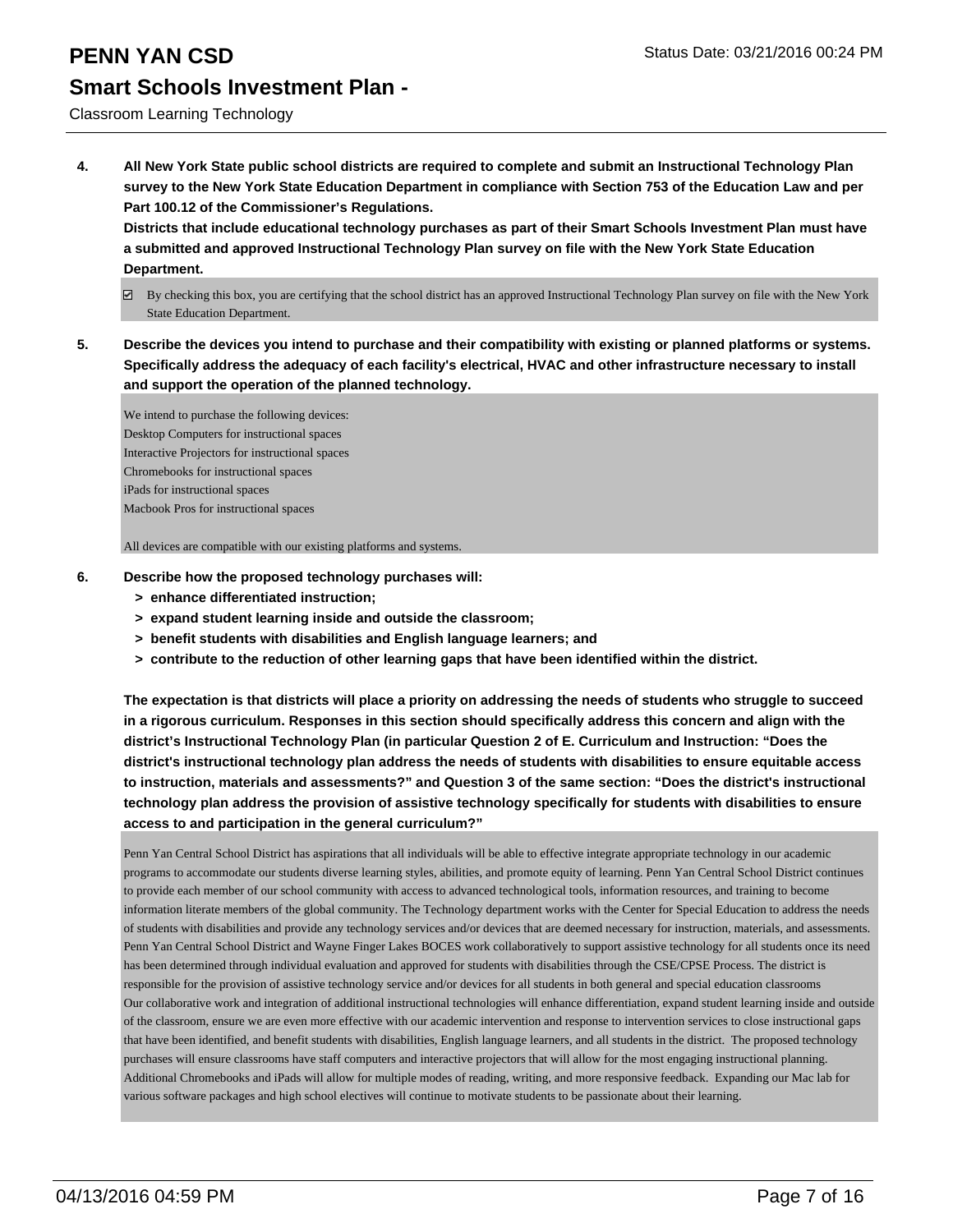Classroom Learning Technology

#### **7. Where appropriate, briefly describe how the proposed technology purchases will enhance ongoing communication with parents and other stakeholders and help the district facilitate technology-based regional partnerships, including distance learning and other efforts.**

Penn Yan CSD is striving to integrate technology wherever, and whenever possible, to enhance communication with parents, stakeholders, and facilitate technology based, regional partnerships. Some examples of this are an expansion of our Parent Portal within our Student Management System to provide parents with regular access to their student's academic progress. Similarly, we have utilized distance technology to participate in Skype conferences and webinars. Individual departments within the district that span multiple buildings are also trialing online meeting procedures to limit the amount of travel time, and maximize the amount of collaboration. We also utilize technology to offer our students distance learning opportunities that would not otherwise be possible on our campus.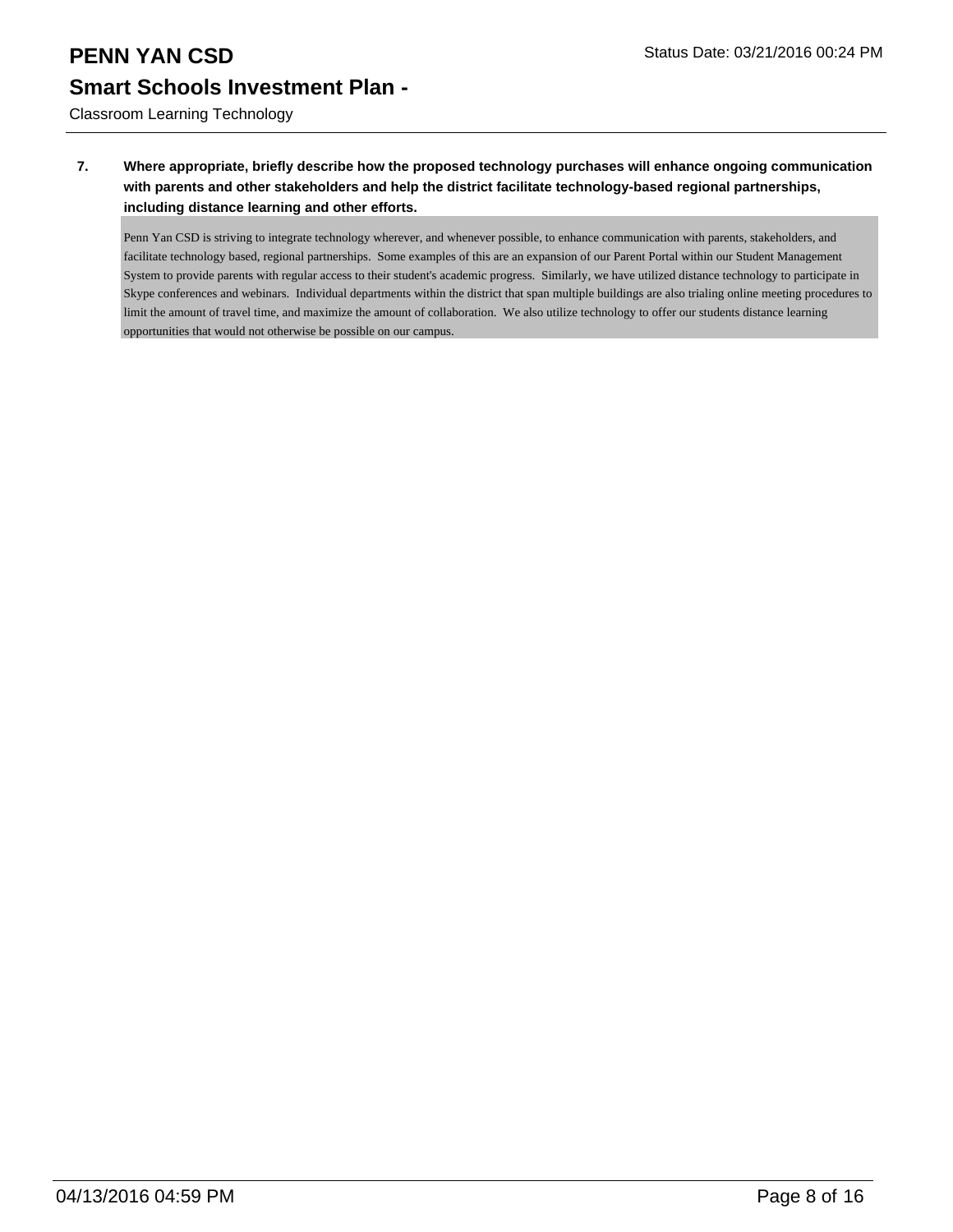Classroom Learning Technology

**8. Describe the district's plan to provide professional development to ensure that administrators, teachers and staff can employ the technology purchased to enhance instruction successfully.**

**Note: This response should be aligned and expanded upon in accordance with your district's response to Question 1 of F. Professional Development of your Instructional Technology Plan: "Please provide a summary of professional development offered to teachers and staff, for the time period covered by this plan, to support technology to enhance teaching and learning. Please include topics, audience and method of delivery within your summary."**

Penn Yan CSD updates its Professional Development Plan annually in compliance with Part 100.2 (dd.) of the Commissioner's Regulations. The plan specifies the Area of PD Needed (Technology, Instruction and Feedback, etc.) the Strategy to be used, how to monitor the implementation of the PD, the Timeline, person(s) responsible, and the final evaluation and evidence of success. Additionally, our Instructional Technology Committee which created our Instructional Technology Plan which fed the Instructional Technology Survey designs an annual professional development calendar. Examples of professional development already on our technology professional development plan are: "Got iPads - Now What? Part 1, Exploring Digital DSLRs, iMac Exploration, Online Literacy Databases, Video Creation, Increasing student engagement using Classcraft, Google Drive for Professionals, Google Docs with Students, Got a Google Account, Now What? Part 1, Organizing your Google Drive, and more. Below is a table with more information from our approved Instructional Technology Survey.

| Topic                                              | Audience                                                               | Method of Delivery                                                                                                    | <b>Technology Link</b>                                                                                        | <b>NYSED PD Standard Link</b> |
|----------------------------------------------------|------------------------------------------------------------------------|-----------------------------------------------------------------------------------------------------------------------|---------------------------------------------------------------------------------------------------------------|-------------------------------|
| ELA Curriculum Work $-2$<br>days                   | <b>PK-12</b>                                                           | Opening by principals/staff<br>developers. Grade level<br>curriculum writing work<br>time.                            | Infused instructional<br>technology throughout their 9a, 9b, 9c, 9d, 9e, 9f<br>curriculum writing.            |                               |
| Math Curriculum Work $-2$<br>days                  | $PK-12$                                                                | Opening by principals/staff<br>developers. Grade level<br>curriculum writing work<br>time.                            | Infused instructional<br>technology throughout their 9a, 9b, 9c, 9d, 9e, 9f<br>curriculum writing.            |                               |
| <b>Department Curriculum</b><br>Writing $-2+$ days | Content areas other than<br>ELA/Math                                   | Opening by principals/staff<br>developers. Department<br>curriculum writing work<br>time.                             | Infused instructional<br>technology throughout their 9a, 9b, 9c, 9d, 9e, 9f<br>curriculum writing.            |                               |
| <b>Quality Instructional</b><br>Council $-1$ day   | PK-12 Department Chairs,<br>Grade Level Leaders, and<br>Administrators | Work led by ASI, PK-12<br>sub-group work.                                                                             | Modeled infusing<br>technology into instructional<br>delivery. Infused<br>technology into work.               | 9a. 9b. 9c. 9d. 9e. 9f. 9g    |
| Google Camp                                        | 16 K-12 Teachers                                                       | <b>Edcamp Format</b>                                                                                                  | <b>Expansion of Google</b><br>Classroom and Cloud Based 9a, 9b, 9c, 9d, 9e, 9f, 9g<br>Work                    |                               |
| Danielson Rubrics -<br><b>Coaching Model</b>       | PK-12 Staff                                                            | Coaching model<br>conferencing with staff<br>members. One component<br>that will be reviewed is use<br>of technology. | Direct discussion around use<br>of instructional technology 9a, 9b, 9c, 9d, 9e, 9f, 9g<br>during instruction. |                               |

We are also excited to offer our first PD offerings utilizing a hybrid in-person and online system through Google Plus and Google Classroom. This will be a pilot for Penn Yan CSD and we will review feedback during our roll out to enhance technology utilization to enhance our professional development. Lastly, the administrative team at Penn Yan CSD is "leading by example" infusing technology into our presentations, faculty meetings, department meetings, etc. Modeling the use of technology as well as integrating the gradual release process ensures our teacher leaders and staff as a whole have the opportunity to be supported through the process of learning new software and hardware.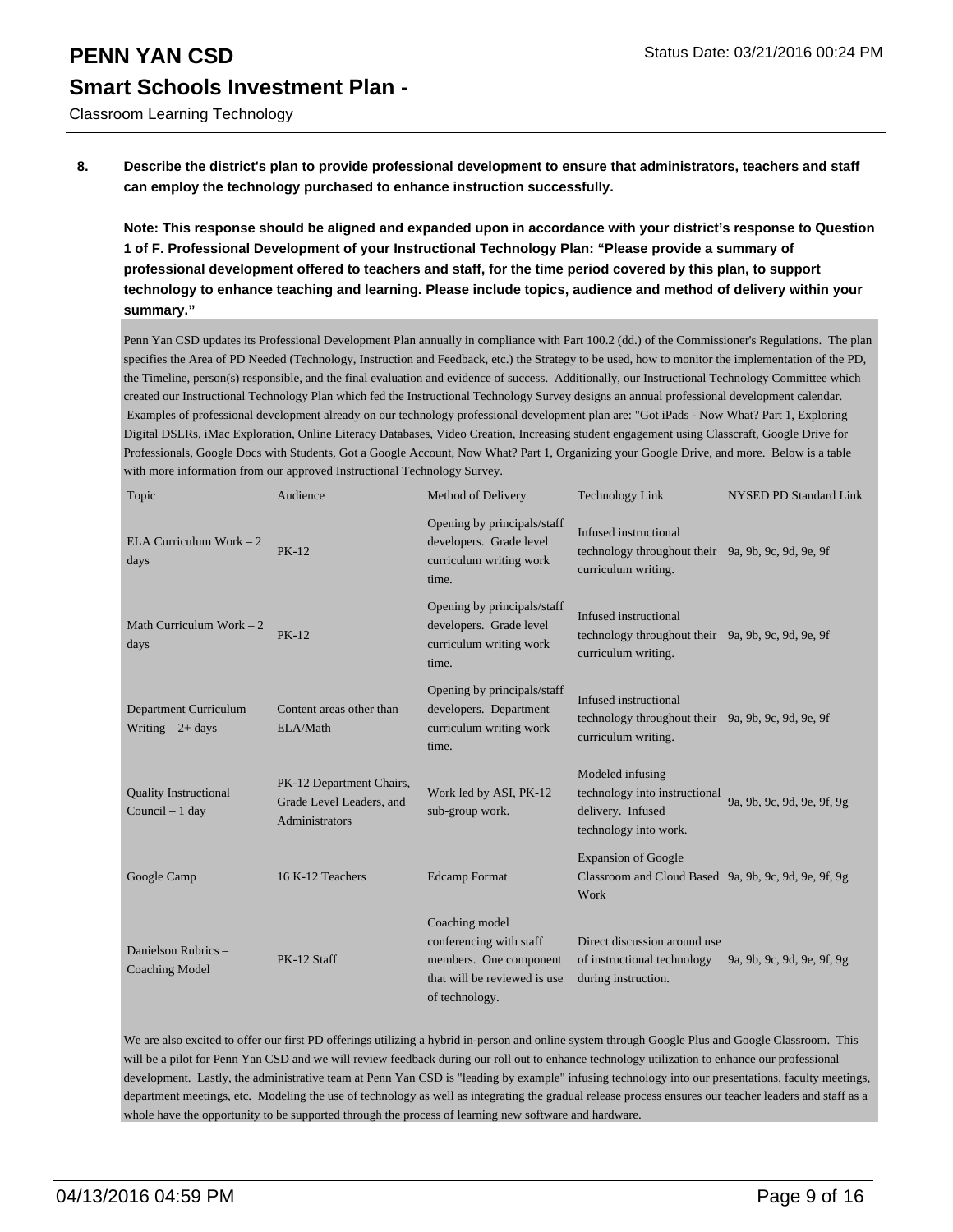Classroom Learning Technology

**9. Districts must contact the SUNY/CUNY teacher preparation program that supplies the largest number of the district's new teachers to request advice on innovative uses and best practices at the intersection of pedagogy and educational technology.**

**10. A district whose Smart Schools Investment Plan proposes the purchase of technology devices and other hardware must account for nonpublic schools in the district.**

**Are there nonpublic schools within your school district?**

Yes

 $\boxtimes$  By checking this box, you certify that you have contacted the SUNY/CUNY teacher preparation program that supplies the largest number of your new teachers to request advice on these issues.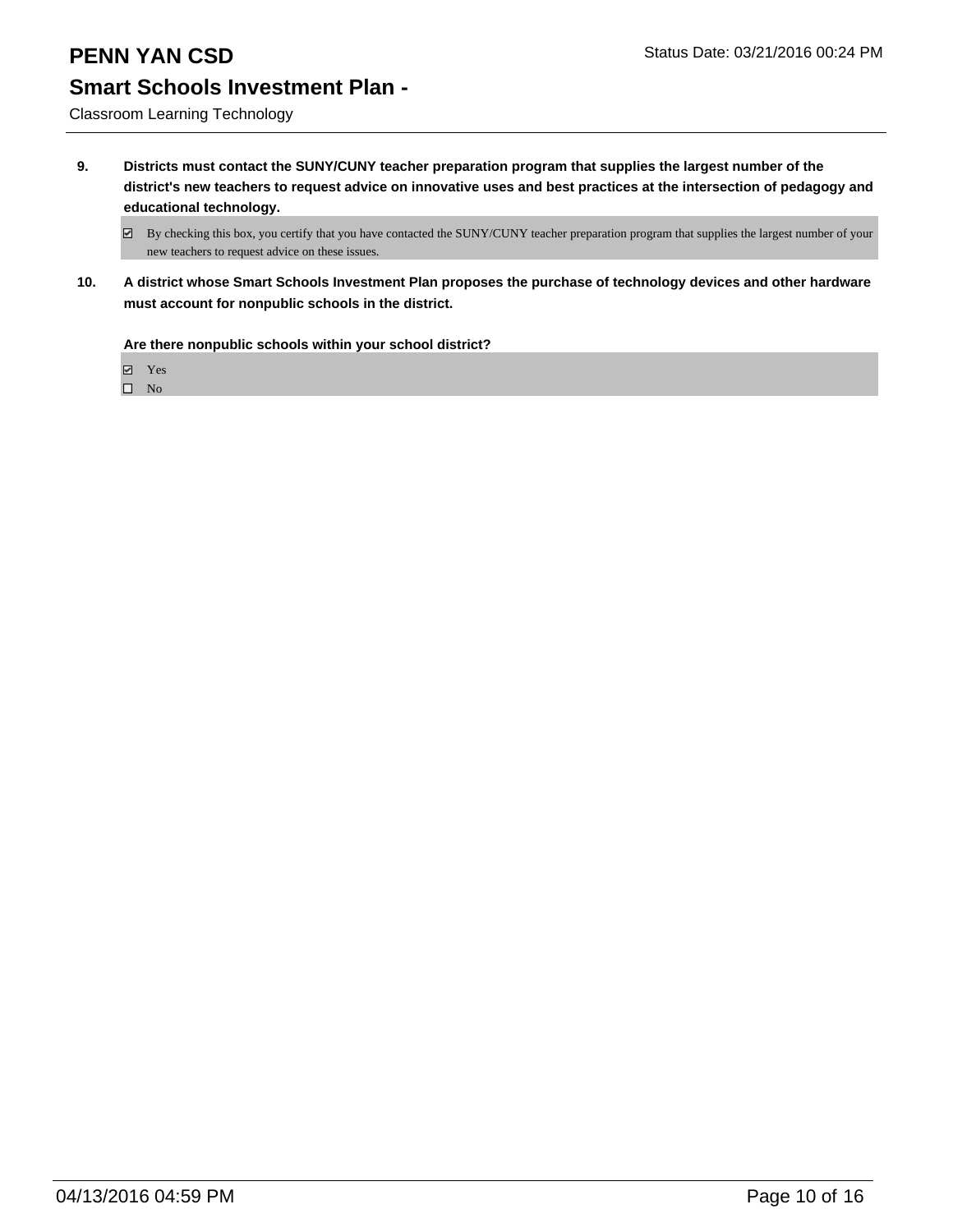Classroom Learning Technology

#### **10a. Describe your plan to loan purchased hardware to nonpublic schools within your district. The plan should use your district's nonpublic per-student loan amount calculated below, within the framework of the guidance.**

Penn Yan CSD will utilize a system parallel to the Computer Hardware Loan Program to loan, upon request, any classroom technology purchased by the district with Smart Schools Bond Act funding to students attending nonpublic schools within the same school district. Throughout the loan, Penn Yan CSD will retain ownership of the devices and responsibility for maintenance and repair. Penn Yan also invited representatives from the two nonpublic schools within our district to the SSBA input session during the summer of 2015 and shared this process. Specifics of the loan process are outlined below:

- Upon request, Penn Yan will loan, at no charge, technology obtained as part of the SSBA to children attending the nonpublic schools within our district boundaries.
- Penn Yan CSD will not loan SSBA classroom technology in an aggregate amount greater than two hundred and fifty dollars multiplied by the nonpublic school enrolment in the base year at the time of enactment. •
- Penn Yan CSD will utilize regulation, specifying the date by which requests for the purchase and loan of SSBA classroom technology must be received by the district. •
- Adequate notice of the required request date will be given to all non-public schools located in the district.
- Aforementioned date will not be earlier than the first day in June of the school year prior to that for which such SSBA classroom technology is being requested. •
- A parent or guardian of a child not attending a particular nonpublic school priority to January first or June first of the school year, as applicable, may submit a written request for SSBA technology within thirty days after such child is enrolled in such nonpublic schools. •
- A request made later than the times otherwise provided shall not be denied where a reasonable explanation is given for the delay in making the request. •

At this time, none of the non public schools listed below are choosing to participate, this includes neither St. Michael's, nor Emmanuel Baptist, Academy, nor the Mennonite Schools. Representatives from all schools were invited to previous planning and communication sessions. St. Michael's plans to participate at a later date and has had meetings with district officials, at this point, they are working internally to determine their specific needs that fit the eligibile categories of the Smart Schools Bond Act. Emmanuel Baptist participated in our initial planning and information sessions but have expressed no interest in participating further. The Mennonite Schools have chosen not participated in any portion of the process. The full list of non public schools used in the calculation below are:

| DISTRICT_CD | <b>ME</b> | DISTRICT_NA NONPUB_INST NONPUB_INST 91-223-NP-<br>CD <sub>0</sub> | $_NAME$                                                            | HalfK          | 91-224-NP-<br>FullK-6 | 91-225-NP-7-12 Total NonPub |    |
|-------------|-----------|-------------------------------------------------------------------|--------------------------------------------------------------------|----------------|-----------------------|-----------------------------|----|
| 680601      | PENN YAN  | 680601166202                                                      | <b>ST MICHAEL'S</b><br><b>SCHOOL</b>                               | $\mathbf{0}$   | 70                    | $\boldsymbol{0}$            | 70 |
| 680601      | PENN YAN  | 680601655122                                                      | <b>VALLEY VIEW</b><br><b>SCHOOL</b>                                | $\overline{0}$ | 22                    | $\sqrt{5}$                  | 27 |
| 680601      | PENN YAN  | 680601658002                                                      | <b>GRAPE</b><br><b>MENNONITE</b><br><b>SCHOOL</b>                  | $\overline{0}$ | 18                    | $\overline{4}$              | 22 |
| 680601      | PENN YAN  | 680601658405                                                      | <b>TOWNLINE</b><br><b>MENNONITE</b><br><b>SCHOOL</b>               | $\overline{0}$ | 21                    | 7                           | 28 |
| 680601      | PENN YAN  | 680601659796                                                      | <b>BENTON</b><br><b>MENNONITE</b><br><b>SCHOOL</b>                 | $\overline{0}$ | 16                    | $\overline{4}$              | 20 |
| 680601      | PENN YAN  | 680601659797                                                      | <b>NEW</b><br><b>CONQUEST</b><br><b>MENNONITE</b><br><b>SCHOOL</b> | $\Omega$       | 16                    | 6                           | 22 |
| 680601      | PENN YAN  | 680601659798                                                      | <b>TORREY</b><br><b>RIDGE</b><br><b>MENNONITE</b><br><b>SCHOOL</b> | $\mathbf{0}$   | 20                    | $\overline{4}$              | 24 |
| 680601      | PENN YAN  | 680601659799                                                      | PINE GROVE                                                         | $\overline{0}$ | 21                    | 5                           | 26 |

04/13/2016 04:59 PM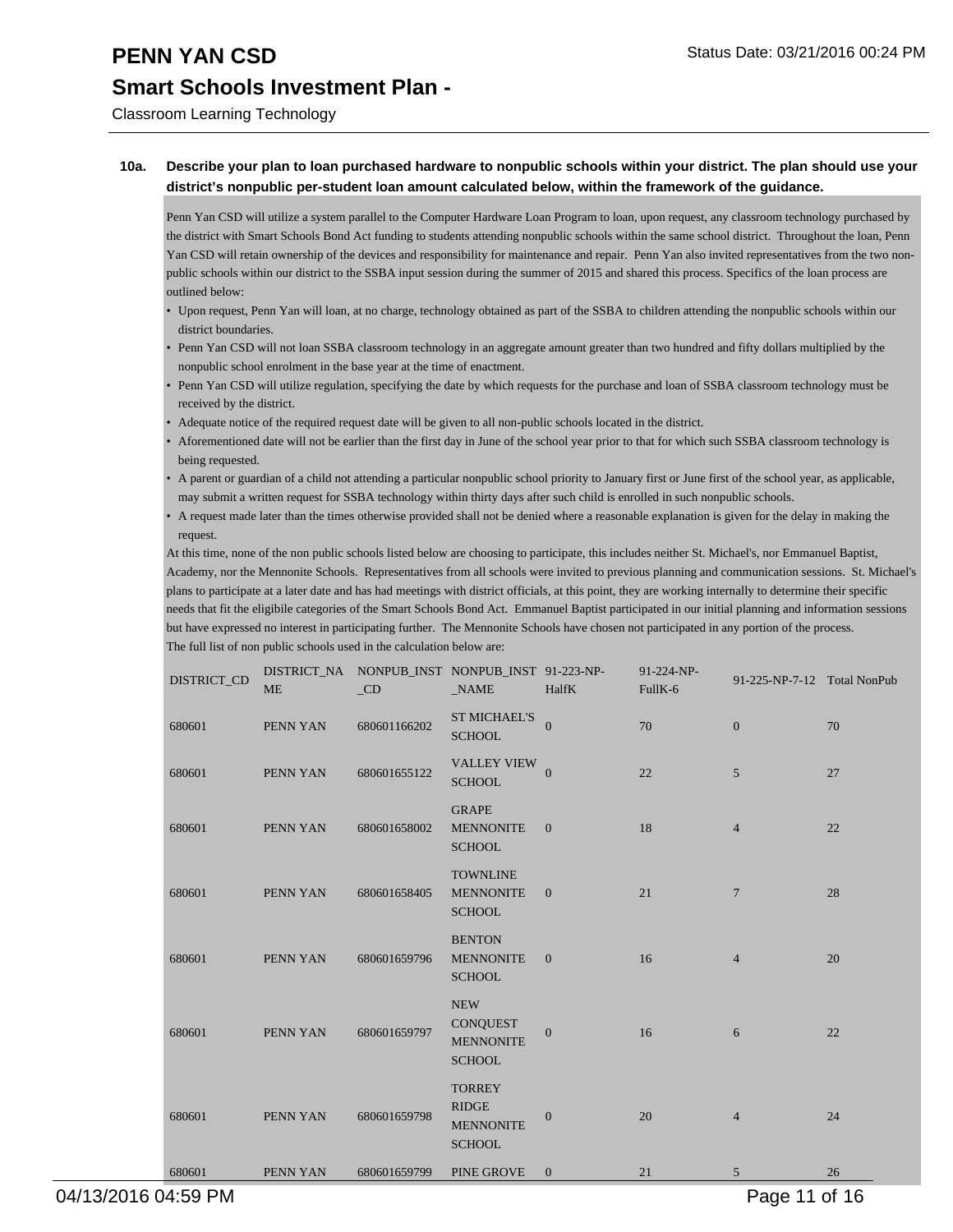Classroom Learning Technology

|              |                |              | <b>MENNONITE</b><br><b>SCHOOL</b>                                 |                |    |                |     |
|--------------|----------------|--------------|-------------------------------------------------------------------|----------------|----|----------------|-----|
| 680601       | PENN YAN       | 680601659800 | <b>CREEKSIDE</b><br><b>MENNONITE</b><br><b>SCHOOL</b>             | $\overline{0}$ | 14 | 3              | 17  |
| 680601       | PENN YAN       | 680601659802 | <b>SUNNY</b><br><b>HAVEN</b><br><b>MENNONITE</b><br><b>SCHOOL</b> | $\mathbf{0}$   | 25 | $\overline{4}$ | 29  |
| 680601       | PENN YAN       | 680601659803 | WEST WOOD<br><b>MENNONITE</b><br><b>SCHOOL</b>                    | $\overline{0}$ | 22 | 6              | 28  |
| 680601       | PENN YAN       | 680601659891 | <b>KASHONG</b><br><b>SCHOOL</b>                                   | $\mathbf{0}$   | 21 | 5              | 26  |
| 680601       | PENN YAN       | 680601858004 | <b>EMMANUEL</b><br><b>BAPTIST</b><br><b>ACADEMY</b>               | $\overline{0}$ | 30 | 28             | 58  |
| 680601 Total | $\overline{0}$ |              |                                                                   |                |    |                | 397 |

**10b. A final Smart Schools Investment Plan cannot be approved until school authorities have adopted regulations specifying the date by which requests from nonpublic schools for the purchase and loan of Smart Schools Bond Act classroom technology must be received by the district.**

 $\boxtimes$  By checking this box, you certify that you have such a plan and associated regulations in place that have been made public.

**11. Nonpublic Classroom Technology Loan Calculator**

**The Smart Schools Bond Act provides that any Classroom Learning Technology purchases made using Smart Schools funds shall be lent, upon request, to nonpublic schools in the district. However, no school district shall be required to loan technology in amounts greater than the total obtained and spent on technology pursuant to the Smart Schools Bond Act and the value of such loan may not exceed the total of \$250 multiplied by the nonpublic school enrollment in the base year at the time of enactment. See:**

**http://www.p12.nysed.gov/mgtserv/smart\_schools/docs/Smart\_Schools\_Bond\_Act\_Guidance\_04.27.15\_Final.pdf.**

|                                     | 1. Classroom<br>Technology<br>Sub-allocation | 2. Public<br>Enrollment<br>$(2014-15)$ | 3. Nonpublic<br><b>Enrollment</b><br>$(2014 - 15)$ | 4. Sum of<br>Public and<br>Nonpublic<br>Enrollment | l 5. Total Per<br>Pupil Sub-<br>lallocation | 6. Total<br>Nonpublic Loan<br>Amount |
|-------------------------------------|----------------------------------------------|----------------------------------------|----------------------------------------------------|----------------------------------------------------|---------------------------------------------|--------------------------------------|
| Calculated Nonpublic Loan<br>Amount | 351.254                                      | .553                                   | 397                                                | 1.950                                              | 180                                         | 71.460                               |

**12. To ensure the sustainability of technology purchases made with Smart Schools funds, districts must demonstrate a long-term plan to maintain and replace technology purchases supported by Smart Schools Bond Act funds. This sustainability plan shall demonstrate a district's capacity to support recurring costs of use that are ineligible for Smart Schools Bond Act funding such as device maintenance, technical support, Internet and wireless fees, maintenance of hotspots, staff professional development, building maintenance and the replacement of incidental items. Further, such a sustainability plan shall include a long-term plan for the replacement of purchased devices and equipment at the end of their useful life with other funding sources.**

 $\Box$  By checking this box, you certify that the district has a sustainability plan as described above.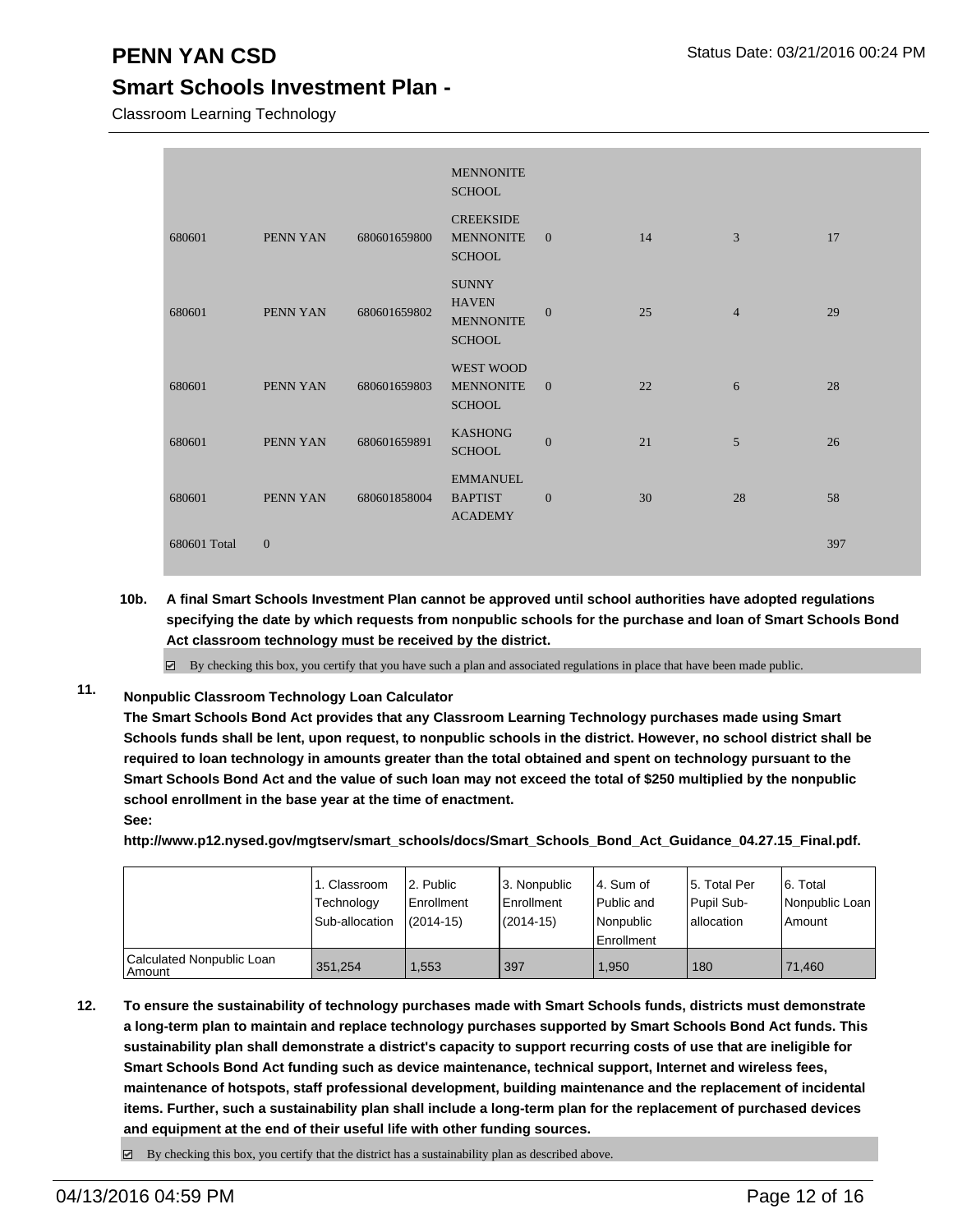Classroom Learning Technology

**13. Districts must ensure that devices purchased with Smart Schools Bond funds will be distributed, prepared for use, maintained and supported appropriately. Districts must maintain detailed device inventories in accordance with generally accepted accounting principles.**

 $\boxtimes$  By checking this box, you certify that the district has a distribution and inventory management plan and system in place.

**14. If you are submitting an allocation for Classroom Learning Technology complete this table. Note that the calculated Total at the bottom of the table must equal the Total allocation for this category that you entered in the SSIP Overview overall budget.**

|                         | Sub-Allocation |
|-------------------------|----------------|
| Interactive Whiteboards | 41,574         |
| Computer Servers        | (No Response)  |
| Desktop Computers       | 62,865         |
| Laptop Computers        | 191,187        |
| Tablet Computers        | 43,440         |
| <b>Other Costs</b>      | 12,390         |
| Totals:                 | 351,456.00     |

| Select the allowable expenditure<br>type.<br>Repeat to add another item under<br>each type. | Item to be purchased           | Quantity | Cost per Item | <b>Total Cost</b> |
|---------------------------------------------------------------------------------------------|--------------------------------|----------|---------------|-------------------|
| Interactive Whiteboards                                                                     | Interactive Projectors         | 26       | 1,599         | 41,574            |
| <b>Desktop Computers</b>                                                                    | <b>Desktop Computers</b>       | 165      | 381           | 62,865            |
| <b>Laptop Computers</b>                                                                     | Chromebooks                    | 519      | 283           | 146,877           |
| <b>Laptop Computers</b>                                                                     | <b>Windows Based Laptops</b>   | 53       | 604           | 32,012            |
| <b>Laptop Computers</b>                                                                     | Mac Based Laptops              | 13       | 946           | 12,298            |
| <b>Tablet Computers</b>                                                                     | iPads                          | 120      | 362           | 43,440            |
| <b>Other Costs</b>                                                                          | <b>iPad Cases</b>              | 140      | 29            | 4,060             |
| <b>Other Costs</b>                                                                          | Chromebook/iPad Charging Carts | 17       | 490           | 8,330             |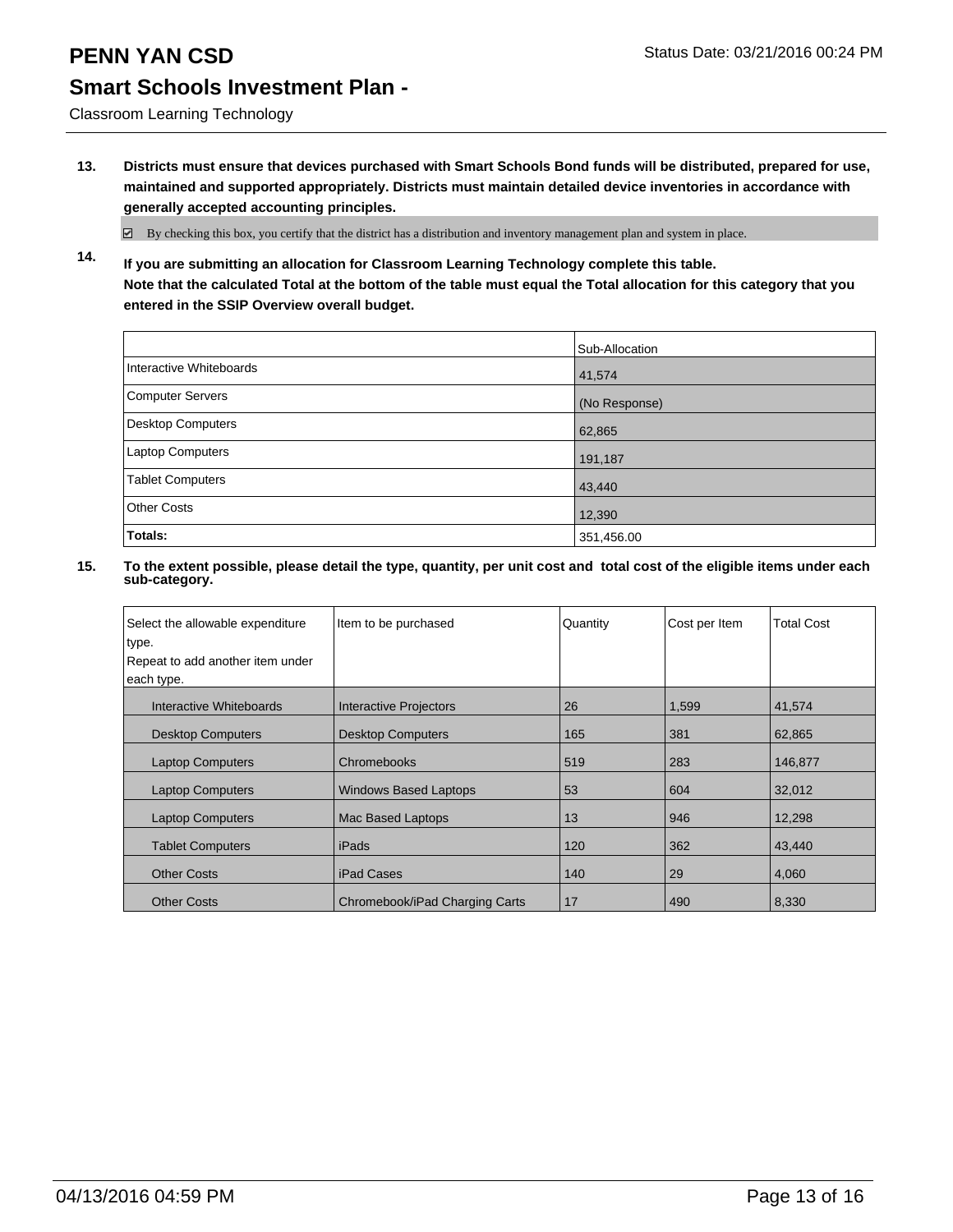## **PENN YAN CSD Status Date: 03/21/2016 00:24 PM**

### **Smart Schools Investment Plan -**

Pre-Kindergarten Classrooms

**1. Provide information regarding how and where the district is currently serving pre-kindergarten students and justify the need for additional space with enrollment projections over 3 years.**

(No Response)

- **2. Describe the district's plan to construct, enhance or modernize education facilities to accommodate prekindergarten programs. Such plans must include:**
	- **Specific descriptions of what the district intends to do to each space;**
	- **An affirmation that pre-kindergarten classrooms will contain a minimum of 900 square feet per classroom;**
	- **The number of classrooms involved;**
	- **The approximate construction costs per classroom; and**
	- **Confirmation that the space is district-owned or has a long-term lease that exceeds the probable useful life of the improvements.**

(No Response)

**3. Smart Schools Bond Act funds may only be used for capital construction costs. Describe the type and amount of additional funds that will be required to support ineligible ongoing costs (e.g. instruction, supplies) associated with any additional pre-kindergarten classrooms that the district plans to add.**

(No Response)

**4. All plans and specifications for the erection, repair, enlargement or remodeling of school buildings in any public school district in the State must be reviewed and approved by the Commissioner. Districts that plan capital projects using their Smart Schools Bond Act funds will undergo a Preliminary Review Process by the Office of Facilities Planning.**

| Project Number |  |
|----------------|--|
| (No Response)  |  |

**5. If you have made an allocation for Pre-Kindergarten Classrooms, complete this table. Note that the calculated Total at the bottom of the table must equal the Total allocation for this category that you**

**entered in the SSIP Overview overall budget.**

| Totals:                                  |                |
|------------------------------------------|----------------|
| Other Costs                              | (No Response)  |
| Enhance/Modernize Educational Facilities | (No Response)  |
| Construct Pre-K Classrooms               | (No Response)  |
|                                          | Sub-Allocation |

| Select the allowable expenditure | Item to be purchased | l Quantitv    | Cost per Item | <b>Total Cost</b> |
|----------------------------------|----------------------|---------------|---------------|-------------------|
| type.                            |                      |               |               |                   |
| Repeat to add another item under |                      |               |               |                   |
| each type.                       |                      |               |               |                   |
| (No Response)                    | (No Response)        | (No Response) | (No Response) | (No Response)     |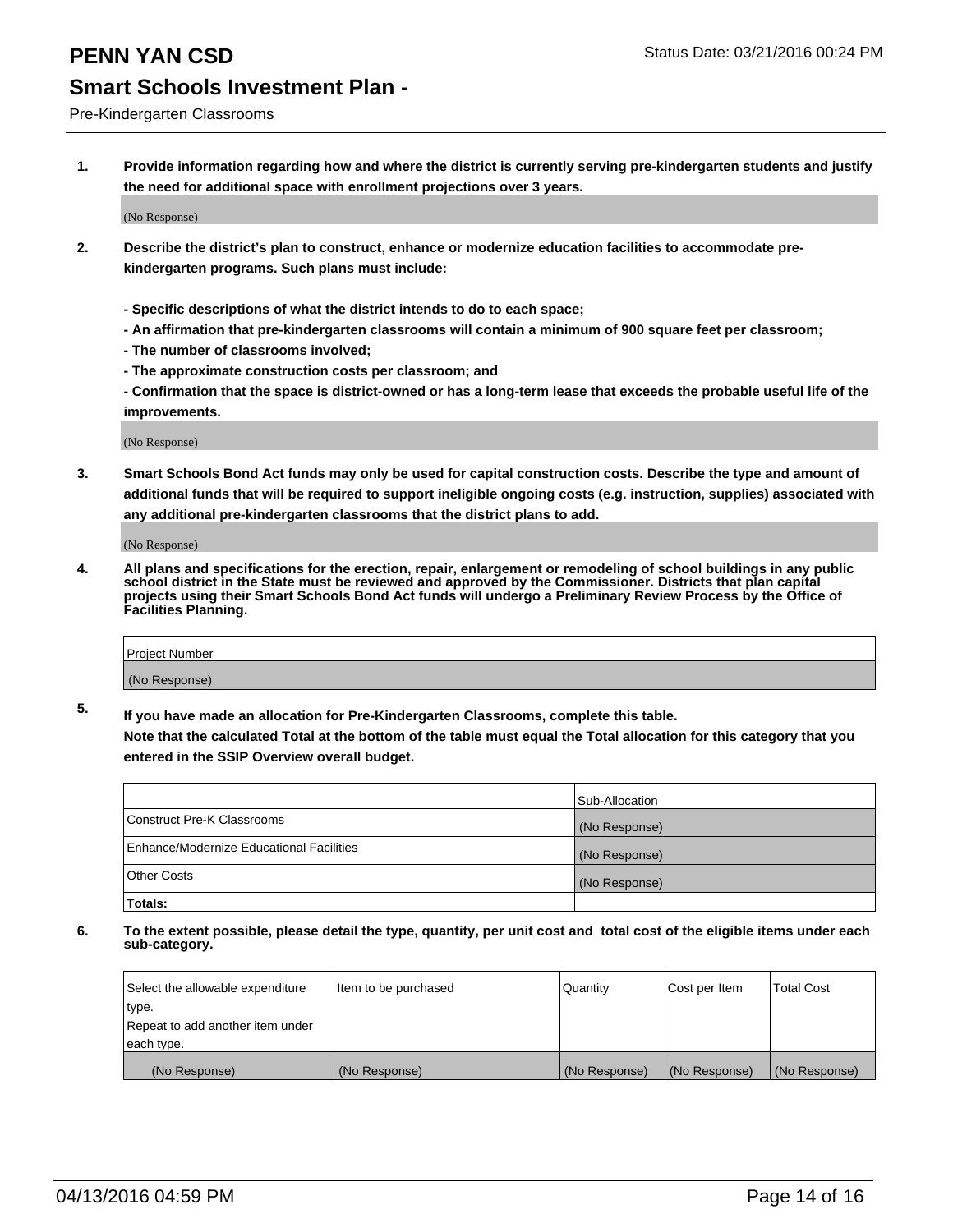Replace Transportable Classrooms

**1. Describe the district's plan to construct, enhance or modernize education facilities to provide high-quality instructional space by replacing transportable classrooms.**

(No Response)

**2. All plans and specifications for the erection, repair, enlargement or remodeling of school buildings in any public school district in the State must be reviewed and approved by the Commissioner. Districts that plan capital projects using their Smart Schools Bond Act funds will undergo a Preliminary Review Process by the Office of Facilities Planning.**

| Project Number |  |
|----------------|--|
|                |  |
| (No Response)  |  |

**3. For large projects that seek to blend Smart Schools Bond Act dollars with other funds, please note that Smart Schools Bond Act funds can be allocated on a pro rata basis depending on the number of new classrooms built that directly replace transportable classroom units.**

**If a district seeks to blend Smart Schools Bond Act dollars with other funds describe below what other funds are being used and what portion of the money will be Smart Schools Bond Act funds.**

(No Response)

**4. If you have made an allocation for Replace Transportable Classrooms, complete this table. Note that the calculated Total at the bottom of the table must equal the Total allocation for this category that you entered in the SSIP Overview overall budget.**

|                                                | Sub-Allocation |
|------------------------------------------------|----------------|
| Construct New Instructional Space              | (No Response)  |
| Enhance/Modernize Existing Instructional Space | (No Response)  |
| <b>Other Costs</b>                             | (No Response)  |
| Totals:                                        |                |

| Select the allowable expenditure | Item to be purchased | Quantity      | Cost per Item | <b>Total Cost</b> |
|----------------------------------|----------------------|---------------|---------------|-------------------|
| type.                            |                      |               |               |                   |
| Repeat to add another item under |                      |               |               |                   |
| each type.                       |                      |               |               |                   |
| (No Response)                    | (No Response)        | (No Response) | (No Response) | (No Response)     |